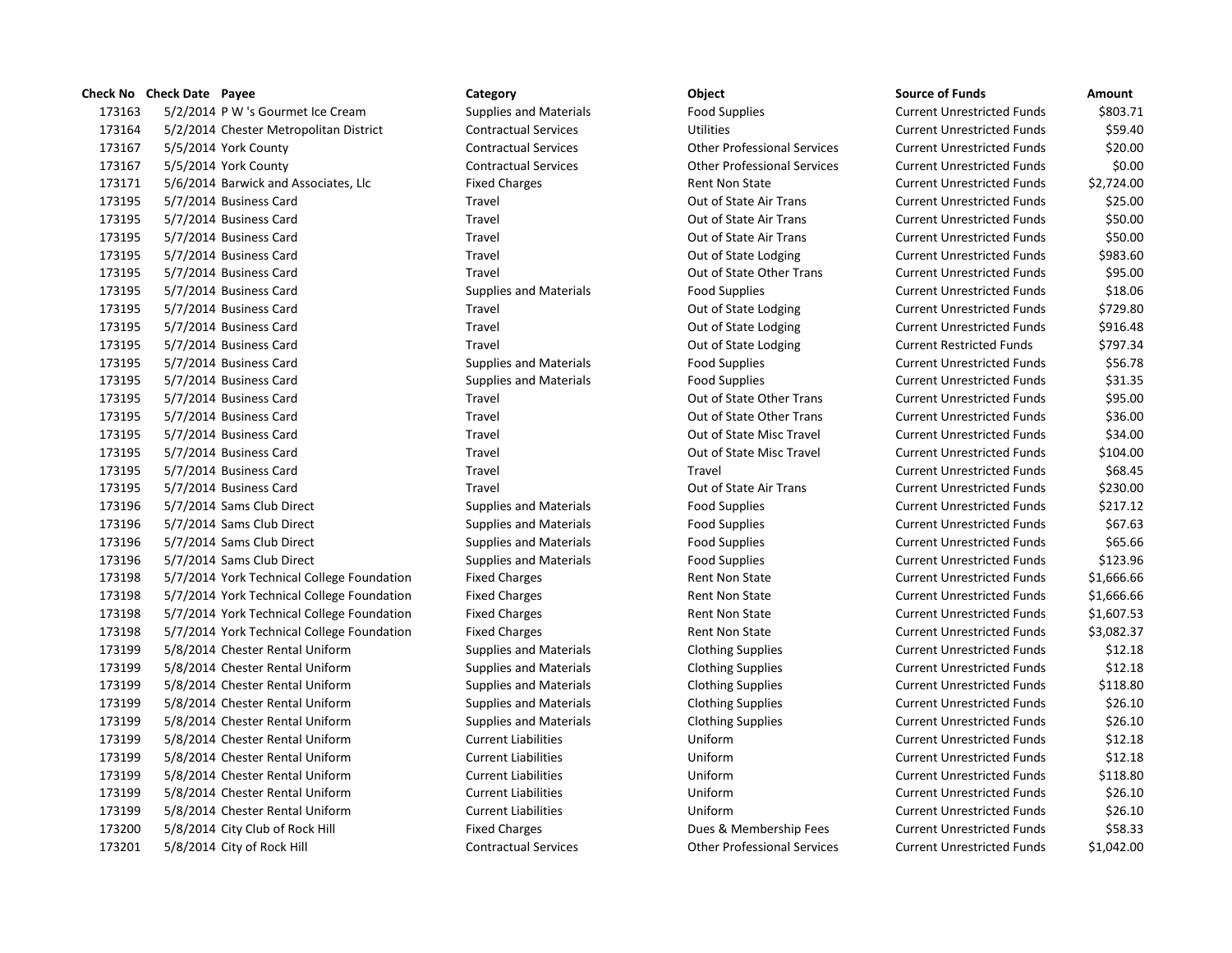5/9/2014 Office of Insurance Services Current Liabilities State Dental Employee Current Unrestricted Funds \$4,806.58 5/9/2014 Office of Insurance Services Current Liabilities Tobacco Surcharge Current Unrestricted Funds \$980.00 5/9/2014 Office of Insurance Services Current Liabilities Dental Plus Employee Current Unrestricted Funds \$4,120.42 5/9/2014 Office of Insurance Services Current Liabilities State Vison Plan Current Unrestricted Funds \$1,955.24 5/9/2014 Office of Insurance Services Current Liabilities State Insurance Employee Current Unrestricted Funds \$170,434.78 5/9/2014 Office of Insurance Services Current Liabilities State Opt Life Current Unrestricted Funds \$6,321.68 5/9/2014 Office of Insurance Services Current Liabilities Dep Life Insurance Current Unrestricted Funds \$111.60 5/9/2014 Office of Insurance Services Current Liabilities Supp Long Term Disability Current Unrestricted Funds \$2,152.80 5/9/2014 Sysco Food Services of Charlotte Ll Supplies and Materials Food Supplies Current Unrestricted Funds \$1,342.24 5/9/2014 Sysco Food Services of Charlotte Ll Supplies and Materials Food Supplies Current Unrestricted Funds \$1,282.28 5/9/2014 Sysco Food Services of Charlotte Ll Supplies and Materials Food Supplies Current Unrestricted Funds \$1,323.79 5/9/2014 Sysco Food Services of Charlotte Ll Supplies and Materials Food Supplies Current Unrestricted Funds \$937.82 5/9/2014 Sysco Food Services of Charlotte Ll Supplies and Materials Food Supplies Current Unrestricted Funds \$1,129.44 5/9/2014 Act Compass/Esl Course Placement Se Contractual Services Other Professional Services Current Unrestricted Funds \$195.00 5/9/2014 Act Compass/Esl Course Placement Se Contractual Services Other Professional Services Current Unrestricted Funds \$229.50 5/9/2014 Adams Outdoor Advertising of Nc Contractual Services Advertising Current Unrestricted Funds \$1,500.00 5/9/2014 Adams Services Llc Permanent Improvements Other Permanent Imp State Def Maintenance \$4,707.02 5/9/2014 Adams Services Llc Permanent Improvements Other Permanent Imp State Def Maintenance \$2,940.00 5/9/2014 Ameripride Services Inc Supplies and Materials Major Supplies Current Unrestricted Funds \$97.91 173213 5/9/2014 Anderson Stamp and Engraving Supplies and Materials Current Unrestricted Funds 5/88.72 5/9/2014 Boans Locksmith Shop Contractual Services Other Professional Services Current Unrestricted Funds \$100.00 5/9/2014 C C Dickson Contractual Services General Repair Current Unrestricted Funds \$243.35 5/9/2014 C C Dickson Contractual Services General Repair Current Unrestricted Funds \$27.22 5/9/2014 Carquest Auto Parts Equipment Educational Equipment Current Restricted Funds \$9,325.00 5/9/2014 Carquest Auto Parts Equipment Educational Equipment Current Restricted Funds (\$29.65) 5/9/2014 Chronicle of Higher Education Contractual Services Advertising Current Unrestricted Funds \$2,947.50 5/9/2014 Clegg's Termite & Pest Control Contractual Services Other Contractual Services Current Unrestricted Funds \$124.00 5/9/2014 Clegg's Termite & Pest Control Contractual Services Other Contractual Services Current Unrestricted Funds \$112.00 5/9/2014 Clegg's Termite & Pest Control Contractual Services Other Contractual Services Current Unrestricted Funds \$90.00 5/9/2014 Clegg's Termite & Pest Control Contractual Services Other Contractual Services Current Unrestricted Funds \$66.00 5/9/2014 Clegg's Termite & Pest Control Contractual Services Other Contractual Services Current Unrestricted Funds \$48.00 5/9/2014 Clegg's Termite & Pest Control Contractual Services Other Contractual Services Current Unrestricted Funds \$54.00 5/9/2014 Clegg's Termite & Pest Control Contractual Services Other Contractual Services Current Unrestricted Funds \$42.00 5/9/2014 Clegg's Termite & Pest Control Contractual Services Other Contractual Services Current Unrestricted Funds \$36.00 5/9/2014 Clegg's Termite & Pest Control Contractual Services Other Contractual Services Current Unrestricted Funds \$36.00 5/9/2014 Clegg's Termite & Pest Control Contractual Services Other Contractual Services Current Unrestricted Funds \$30.00 5/9/2014 Clegg's Termite & Pest Control Contractual Services Other Contractual Services Current Unrestricted Funds \$36.00 5/9/2014 Clegg's Termite & Pest Control Contractual Services Other Contractual Services Current Unrestricted Funds \$120.00 5/9/2014 Clegg's Termite & Pest Control Contractual Services Other Contractual Services Current Unrestricted Funds \$180.00 5/9/2014 Clegg's Termite & Pest Control Contractual Services Other Contractual Services Current Unrestricted Funds \$72.00 5/9/2014 Clegg's Termite & Pest Control Contractual Services Other Contractual Services Current Unrestricted Funds \$210.00 5/9/2014 Clegg's Termite & Pest Control Contractual Services Other Contractual Services Current Unrestricted Funds \$48.00 5/9/2014 Clegg's Termite & Pest Control Contractual Services Other Contractual Services Current Unrestricted Funds \$36.00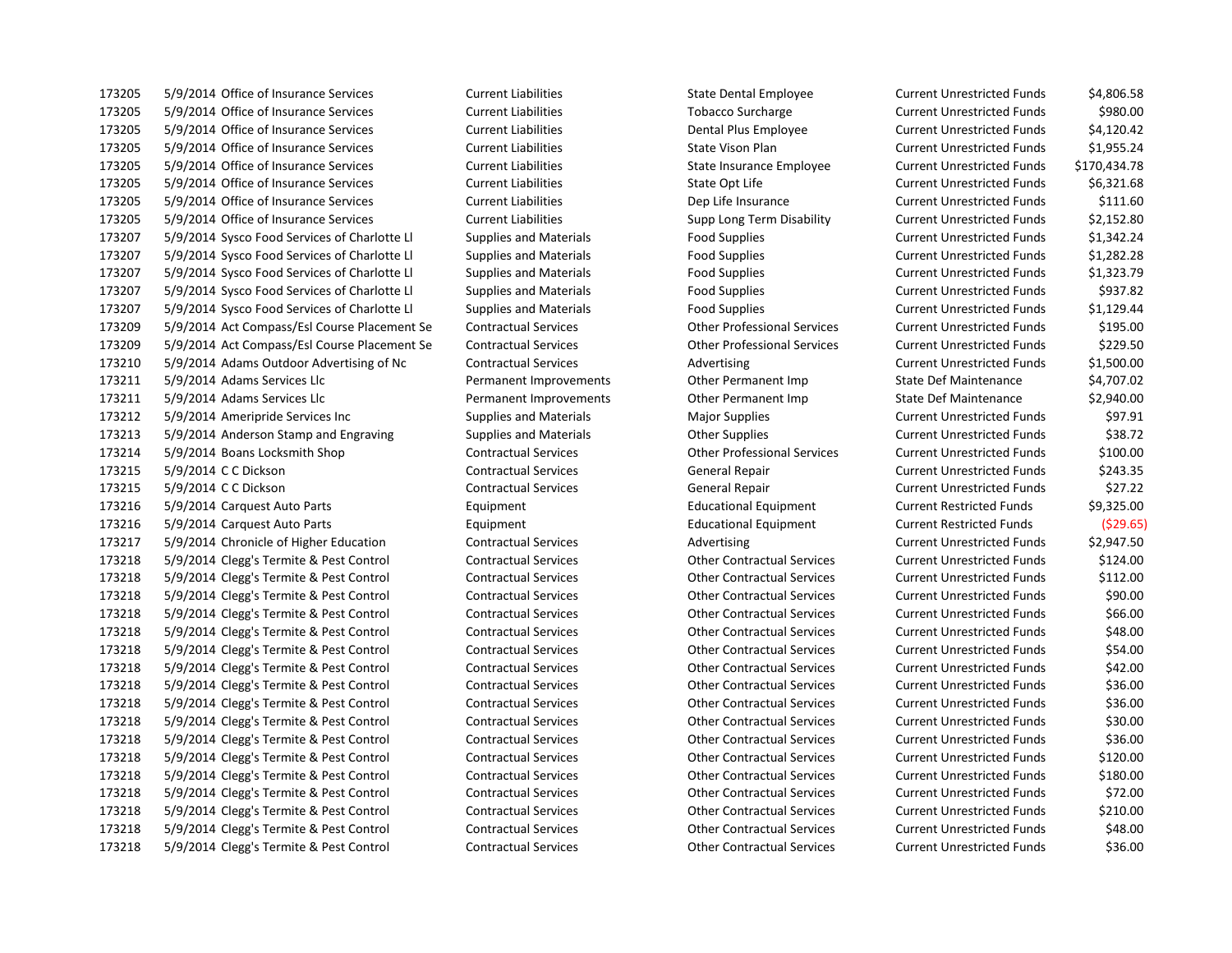5/9/2014 Clegg's Termite & Pest Control Contractual Services Other Contractual Services Current Unrestricted Funds \$48.00 5/9/2014 Computer Lab Solutions LLC Contractual Services Data Processing Serv Current Unrestricted Funds \$250.00 5/9/2014 Cox's Rock Hill Inc Contractual Services Other Professional Services Current Unrestricted Funds \$1,305.00 5/9/2014 Dell Computer Corporation Supplies and Materials Education Supplies Current Restricted Funds \$896.70 5/9/2014 Dell Computer Corporation Supplies and Materials Education Supplies Current Restricted Funds \$0.02 5/9/2014 Dell Computer Corporation Supplies and Materials Education Supplies Current Restricted Funds \$1,499.97 5/9/2014 Dell Computer Corporation Supplies and Materials Education Supplies Current Restricted Funds \$359.97 5/9/2014 Dell Computer Corporation Supplies and Materials Education Supplies Current Restricted Funds \$44.97 5/9/2014 Education to Go Contractual Services Other Professional Services Current Unrestricted Funds \$38.25 5/9/2014 Education to Go Contractual Services Other Professional Services Current Unrestricted Funds \$1,300.00 5/9/2014 Education to Go Contractual Services Other Professional Services Current Unrestricted Funds \$65.00 5/9/2014 The Equipment Room Supplies and Materials Clothing Supplies Current Unrestricted Funds \$533.81 173225 5/9/2014 ESP Associates PA **Permanent Improvements** Reimbursables Master Plan Master Plan \$58.08 5/9/2014 ESP Associates PA Permanent Improvements Fees, Arch, Eng & Other Master Plan \$1,382.50 5/9/2014 Fastenal Contractual Services Other Contractual Services Current Unrestricted Funds \$44.05 5/9/2014 Fort Mill B B Q Comp. Supplies and Materials Food Supplies Current Unrestricted Funds \$1,289.05 5/9/2014 Graybar Electric Co Contractual Services General Repair Current Unrestricted Funds \$175.03 5/9/2014 Graybar Electric Co Contractual Services General Repair Current Unrestricted Funds \$52.62 173228 5/9/2014 Graybar Electric Co Supplies and Materials Cher Supplies Chere Supplies Unexpended Plant \$83.43 173228 5/9/2014 Graybar Electric Co Supplies and Materials Cher Supplies Chere Supplies Unexpended Plant \$24.32 173228 5/9/2014 Graybar Electric Co Supplies and Materials Cher Supplies Chere Supplies Unexpended Plant \$166.82 173228 5/9/2014 Graybar Electric Co Supplies and Materials Content Supplies Content Content Content Content Supplies Content Content Content Content Content Content Content Content Content Content Content Content Content C 5/9/2014 Graybar Electric Co Supplies and Materials Other Supplies Unexpended Plant \$1,767.92 173229 5/9/2014 Holiday Inn Express & Suites Travel Travel In State Lodging Current Unrestricted Funds \$453.84 5/9/2014 Honey Baked Ham Company Supplies and Materials Food Supplies Current Unrestricted Funds \$198.00 5/9/2014 Interstate Towing and Recovery Contractual Services Other Professional Services Current Unrestricted Funds \$100.00 5/9/2014 Jacksons Kitchen Supplies and Materials Food Supplies Current Unrestricted Funds \$7,410.00 173233 5/9/2014 YTC Employee Supplies and Materials Maintenance Supplies Current Unrestricted Funds \$6.59 173233 5/9/2014 YTC Employee Supplies and Materials Maintenance Supplies Current Unrestricted Funds \$28.41 5/9/2014 YTC Employee Supplies and Materials Maintenance Supplies Current Unrestricted Funds \$12.28 173233 5/9/2014 YTC Employee Supplies and Materials Maintenance Supplies Current Unrestricted Funds \$406.58 5/9/2014 Keck and Wood, Inc Permanent Improvements Fees, Arch, Eng & Other Master Plan \$900.00 5/9/2014 Keck and Wood, Inc Permanent Improvements Fees, Arch, Eng & Other Master Plan \$2,000.00 5/9/2014 LCI-LINEBURGER CONSTRUCTION INC Permanent Improvements Other Permanent Imp Master Plan \$104,043.30 5/9/2014 Jeremy M. Lord Contractual Services Education & Training Serv Current Unrestricted Funds \$2,500.00 5/9/2014 Jeremy M. Lord Contractual Services Education & Training Serv Current Unrestricted Funds \$681.76 5/9/2014 Love Security Services Inc Contractual Services Other Contractual Services Current Unrestricted Funds \$432.00 5/9/2014 Love Security Services Inc Contractual Services Other Contractual Services Current Unrestricted Funds \$567.00 5/9/2014 Love Security Services Inc Contractual Services Other Contractual Services Current Unrestricted Funds \$567.00 5/9/2014 Love Security Services Inc Contractual Services Other Contractual Services Current Unrestricted Funds \$432.00 5/9/2014 Larry Lovett Contractual Services Other Professional Services Current Unrestricted Funds \$135.00 5/9/2014 Maze Custom Painting, Llc Contractual Services Other Professional Services Current Unrestricted Funds \$1,150.00 5/9/2014 Maze Custom Painting, Llc Contractual Services General Repair Current Unrestricted Funds \$2,350.00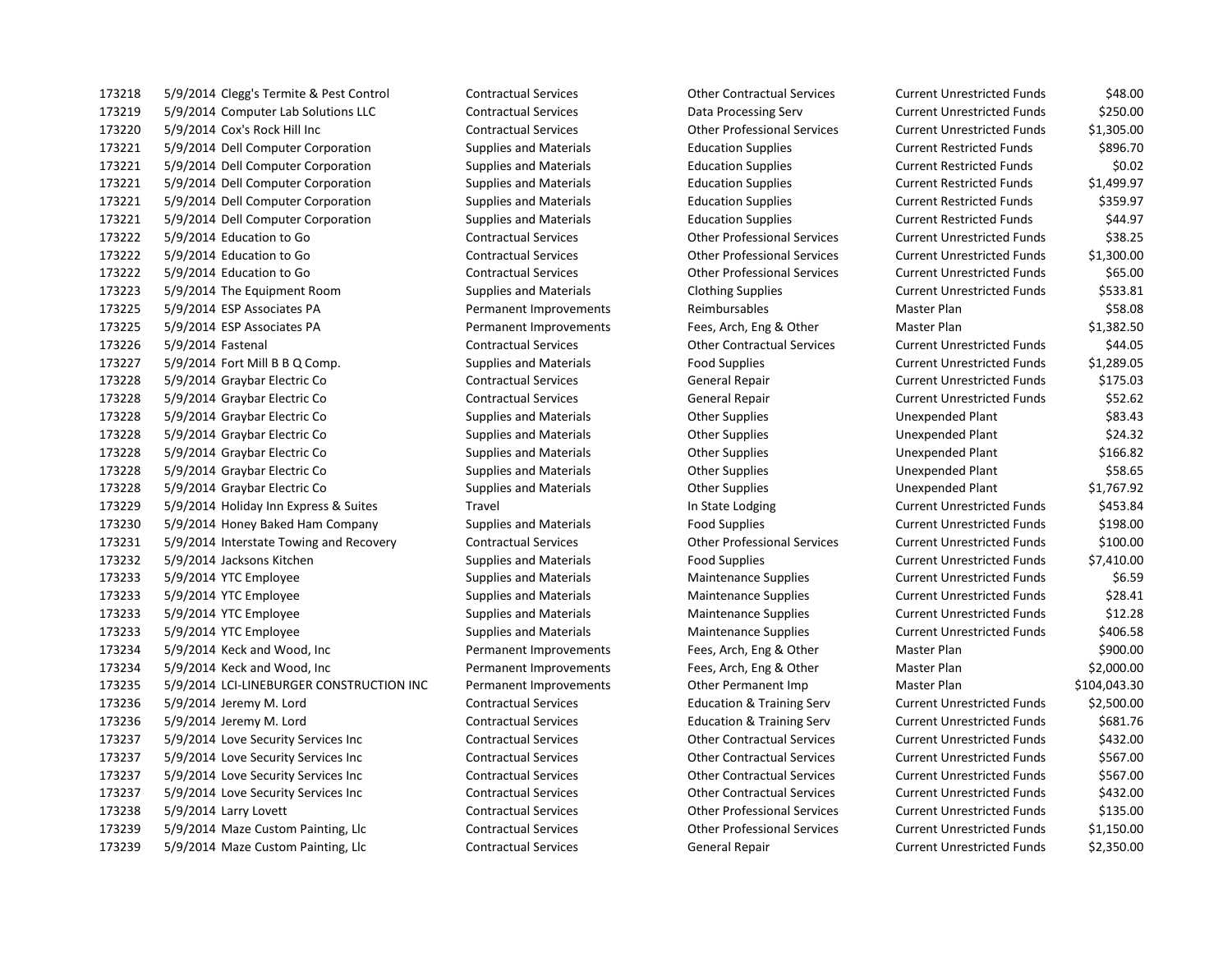5/9/2014 Maze Custom Painting, Llc Contractual Services General Repair Current Unrestricted Funds \$373.83 5/9/2014 McVeigh & Mangum Engineering, Inc Permanent Improvements Fees, Arch, Eng & Other County Projects \$700.00 5/9/2014 Mechanical Systems & Sevices, Inc Permanent Improvements Other Permanent Imp State Def Maintenance (\$0.01) 5/9/2014 Mechanical Systems & Sevices, Inc Permanent Improvements Other Permanent Imp State Def Maintenance \$2,949.42 5/9/2014 Mechanical Systems & Sevices, Inc Permanent Improvements Other Permanent Imp State Def Maintenance \$2,419.13 5/9/2014 Melanie Rowe Catering Supplies and Materials Food Supplies Current Unrestricted Funds \$6,709.00 5/9/2014 Mid-Carolina Ahec, Inc. Contractual Services Other Professional Services Current Unrestricted Funds \$24.00 5/9/2014 Mid-Carolina Ahec, Inc. Contractual Services Other Professional Services Current Unrestricted Funds \$4.00 5/9/2014 Mid-Carolina Ahec, Inc. Contractual Services Other Professional Services Current Unrestricted Funds \$4.00 5/9/2014 Mid-Carolina Ahec, Inc. Contractual Services Other Professional Services Current Unrestricted Funds \$52.00 5/9/2014 Jeffrey A. Monroe Contractual Services Other Professional Services Current Unrestricted Funds \$3,882.20 5/9/2014 Ontario Investments Inc Fixed Charges Leased To Own Equip Current Unrestricted Funds \$196.64 173245 5/9/2014 Ontario Investments Inc Fixed Charges Leased To Own Equip Current Unrestricted Funds \$189.80 5/9/2014 Palmetto Tire and Service Contractual Services General Repair Current Unrestricted Funds \$30.63 5/9/2014 Porter Paints Contractual Services General Repair Current Unrestricted Funds \$38.05 5/9/2014 Reynolds and Reynolds Printing Contractual Services Printing Current Unrestricted Funds \$634.50 5/9/2014 Riverview Medical Clinic Contractual Services Other Professional Services Current Unrestricted Funds \$60.00 5/9/2014 Riverview Medical Clinic Contractual Services Other Professional Services Current Unrestricted Funds \$60.00 5/9/2014 Rydin Sign & Decal Supplies and Materials Other Supplies Current Unrestricted Funds \$1,595.00 5/9/2014 Rydin Sign & Decal Supplies and Materials Other Supplies Current Unrestricted Funds \$174.00 5/9/2014 Rydin Sign & Decal Supplies and Materials Other Supplies Current Unrestricted Funds \$30.00 5/9/2014 S&ME, INC Permanent Improvements Fees, Arch, Eng & Other Master Plan \$7,081.25 5/9/2014 S&ME, INC Permanent Improvements Reimbursables Master Plan \$275.00 5/9/2014 SC Manufacturing Extension Partners Contractual Services Other Professional Services Current Unrestricted Funds \$1,533.60 5/9/2014 Sign Techniques Contractual Services Other Professional Services Current Unrestricted Funds \$594.34 5/9/2014 Software Hardware Intergration Inte Supplies and Materials Office Supplies Current Unrestricted Funds \$150.07 5/9/2014 Software Hardware Intergration Inte Supplies and Materials Education Supplies Current Unrestricted Funds \$21.95 5/9/2014 Staffmark Contractual Services Other Professional Services Current Unrestricted Funds \$509.16 5/9/2014 Staffmark Contractual Services Other Contractual Services Current Unrestricted Funds \$1,149.00 5/9/2014 Staffmark Contractual Services Other Contractual Services Current Unrestricted Funds \$1,149.00 5/9/2014 Unifirst Corporation Contractual Services Other Professional Services Current Unrestricted Funds \$67.56 173257 5/9/2014 United Rentals **Fixed Charges** Fixed Charges Rental Other Current Unrestricted Funds \$713.95 5/9/2014 USCIS SAVE PROGRAM Supplies and Materials Education Supplies Current Unrestricted Funds \$25.00 5/9/2014 Watson Tate Savory Architects Inc Permanent Improvements Reimbursables Unexpended Plant \$1,419.83 5/9/2014 Watson Tate Savory Architects Inc Permanent Improvements Fees, Arch, Eng & Other Unexpended Plant \$2,960.00 5/9/2014 Watson Tate Savory Architects Inc Permanent Improvements Reimbursables Unexpended Plant \$795.14 5/9/2014 Wolfram Research Inc Contractual Services Education & Training Serv Current Unrestricted Funds \$3,000.00 5/9/2014 Wolfram Research Inc Contractual Services Education & Training Serv Current Unrestricted Funds \$950.00 5/13/2014 Justin Tsugranes Current Assets Prepaid Expenses Current Unrestricted Funds \$150.00 5/14/2014 Cupa-Hr Travel Out of State Registration Fees Current Unrestricted Funds \$810.00 5/15/2014 Keck and Wood, Inc Permanent Improvements Fees, Arch, Eng & Other Master Plan \$2,500.00 5/19/2014 Chester Metropolitan District Contractual Services Utilities Current Unrestricted Funds \$84.05 5/19/2014 Chester Metropolitan District Contractual Services Utilities Current Unrestricted Funds \$205.89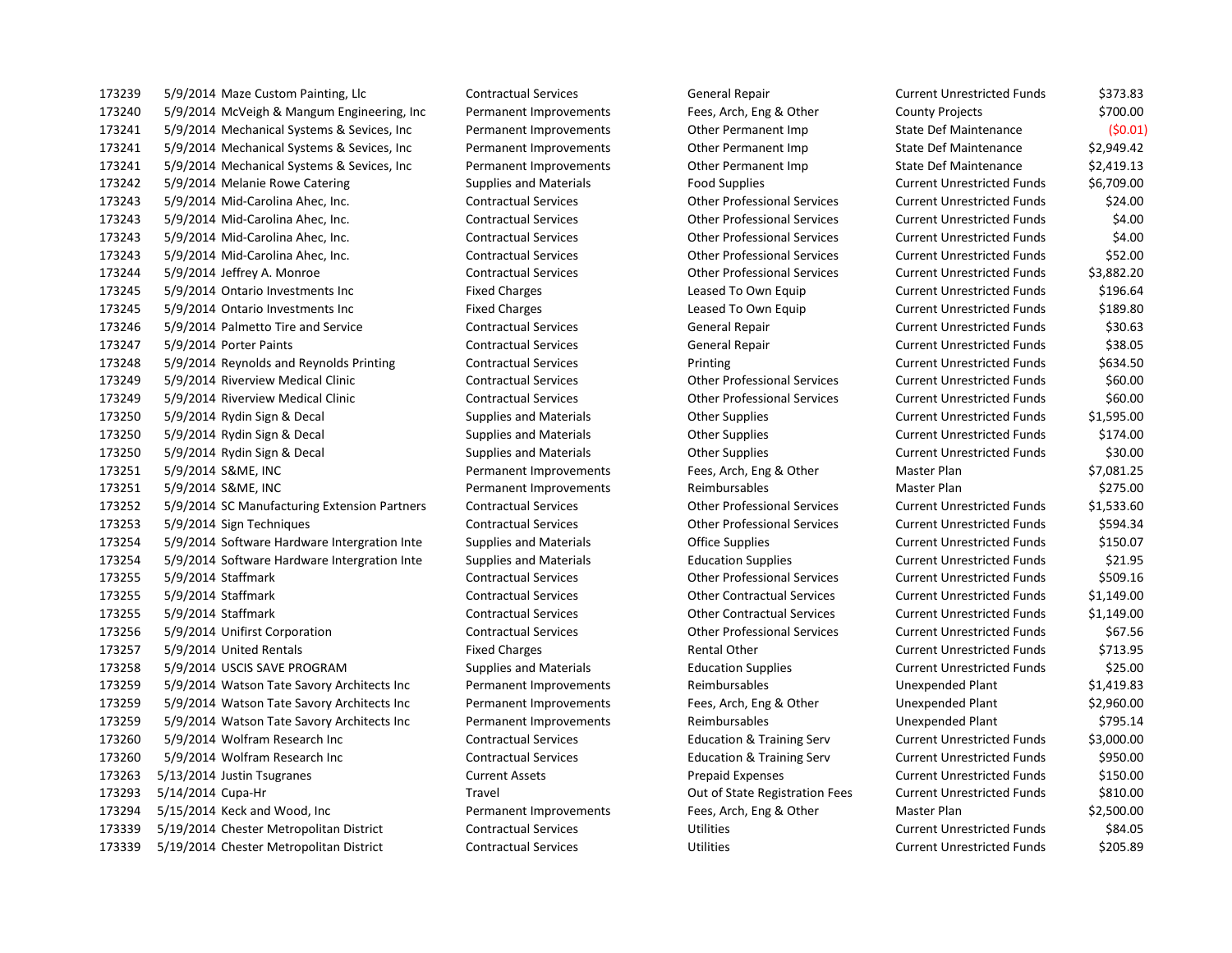173340 5/20/2014 Bank of America Current Liabilities A/P Bank of America Current Unrestricted Funds \$179,507.90 173341 5/21/2014 West Group Equipment Library Books, Maps & Film Current Unrestricted Funds \$1,361.22 173342 5/21/2014 Eagle Wood, Inc Permanent Improvements Other Permanent Imp Master Plan \$201,869.90 173346 5/22/2014 Barnes and Noble College Bookstore Current Liabilities A/P CE Students Barnes & Noble Current Unrestricted Funds \$17.95 173346 5/22/2014 Barnes and Noble College Bookstore Current Liabilities A/P CE Students Barnes & Noble Current Unrestricted Funds \$604.60 173346 5/22/2014 Barnes and Noble College Bookstore Current Liabilities A/P CE Students Barnes & Noble Current Unrestricted Funds \$213.95 173346 5/22/2014 Barnes and Noble College Bookstore Current Liabilities A/P CE Students Barnes & Noble Current Unrestricted Funds \$13.89 173347 5/22/2014 Division of Insurance Services Fixed Charges Insurance Non-State Current Unrestricted Funds \$26.30 173350 5/22/2014 Jostens Inc Op Revenue - Other Current Unres Nursing Pins Current Unrestricted Funds \$1,301.79 173352 5/22/2014 Panera Llc Supplies and Materials Food Supplies Food Supplies Current Unrestricted Funds \$74.07 173355 5/22/2014 Chester County Career Center Supplies and Materials Other Supplies Current Unrestricted Funds \$500.00 173355 5/22/2014 Chester County Career Center Supplies and Materials Other Supplies Current Unrestricted Funds \$0.00 173356 5/23/2014 5th Level Drywall, Inc. Contractual Services Other Professional Services Unexpended Plant \$196.26 173356 5/23/2014 5th Level Drywall, Inc. Contractual Services Other Professional Services Unexpended Plant \$555.00 173357 5/23/2014 AAA City Plumbing, Inc Contractual Services Other Professional Services Current Unrestricted Funds \$1,855.00 173357 5/23/2014 AAA City Plumbing, Inc Contractual Services Other Professional Services Current Unrestricted Funds \$1,334.00 173358 5/23/2014 Academic Advertising, LLC Contractual Services Advertising Current Unrestricted Funds \$998.00 173360 5/23/2014 Ameripride Services Inc Supplies and Materials Major Supplies Current Unrestricted Funds \$250.38 173361 5/23/2014 Anderson Stamp and Engraving Supplies and Materials Current Unrestricted Funds 538.72 173362 5/23/2014 B & K Pro Audio and Lighting Supplies and Materials Other Supplies Unexpended Plant (\$0.03) 173362 5/23/2014 B & K Pro Audio and Lighting Supplies and Materials Cher Supplies Cher Supplies Unexpended Plant \$544.68 173362 5/23/2014 B & K Pro Audio and Lighting Supplies and Materials Cher Supplies Cher Supplies Unexpended Plant \$371.52 173362 5/23/2014 B & K Pro Audio and Lighting Supplies and Materials Other Supplies Unexpended Plant \$1,691.36 173362 5/23/2014 B & K Pro Audio and Lighting Supplies and Materials Cher Supplies Cher Supplies Unexpended Plant \$119.76 173362 5/23/2014 B & K Pro Audio and Lighting Supplies and Materials Cher Supplies Cher Supplies Unexpended Plant \$270.66 173362 5/23/2014 B & K Pro Audio and Lighting Supplies and Materials Other Supplies Unexpended Plant \$1,119.96 173362 5/23/2014 B & K Pro Audio and Lighting Supplies and Materials Computer Supplies Other Supplies Unexpended Plant \$170.00 173362 5/23/2014 B & K Pro Audio and Lighting Supplies and Materials Cher Supplies Cher Supplies Unexpended Plant \$152.69 173362 5/23/2014 B & K Pro Audio and Lighting Supplies and Materials Cher Supplies Cher Supplies Unexpended Plant \$70.20 173362 5/23/2014 B & K Pro Audio and Lighting Supplies and Materials Cher Supplies Cher Supplies Unexpended Plant \$382.53 173362 5/23/2014 B & K Pro Audio and Lighting Supplies and Materials Cher Supplies Cher Supplies Unexpended Plant \$116.35 173362 5/23/2014 B & K Pro Audio and Lighting Supplies and Materials Cher Supplies Cher Supplies Unexpended Plant \$97.18 173362 5/23/2014 B & K Pro Audio and Lighting Supplies and Materials Cher Supplies Cher Supplies Unexpended Plant \$55.00 173362 5/23/2014 B & K Pro Audio and Lighting Supplies and Materials Cher Supplies Cher Supplies Unexpended Plant \$85.25 173362 5/23/2014 B & K Pro Audio and Lighting Supplies and Materials Cher Supplies Cher Supplies Unexpended Plant \$63.80 173362 5/23/2014 B & K Pro Audio and Lighting Supplies and Materials Cher Supplies Cher Supplies Unexpended Plant \$97.79 173362 5/23/2014 B & K Pro Audio and Lighting Supplies and Materials Cher Supplies Other Supplies Unexpended Plant \$27.23 173362 5/23/2014 B & K Pro Audio and Lighting Supplies and Materials Cher Supplies Cher Supplies Unexpended Plant \$58.50 173362 5/23/2014 B & K Pro Audio and Lighting Supplies and Materials Cher Supplies Cher Supplies Unexpended Plant \$200.00 173362 5/23/2014 B & K Pro Audio and Lighting Equipment Non Capitalized Equipment Unexpended Plant \$2,250.96 173363 5/23/2014 Bi Lo Supplies and Materials Food Supplies Food Supplies Current Unrestricted Funds \$56.41 173364 5/23/2014 Boiler Masters Inc Permanent Improvements Other Permanent Imp State Def Maintenance \$8,800.55 173365 5/23/2014 Mary J. Boswell Contractual Services Other Contractual Services Current Restricted Funds \$1,200.00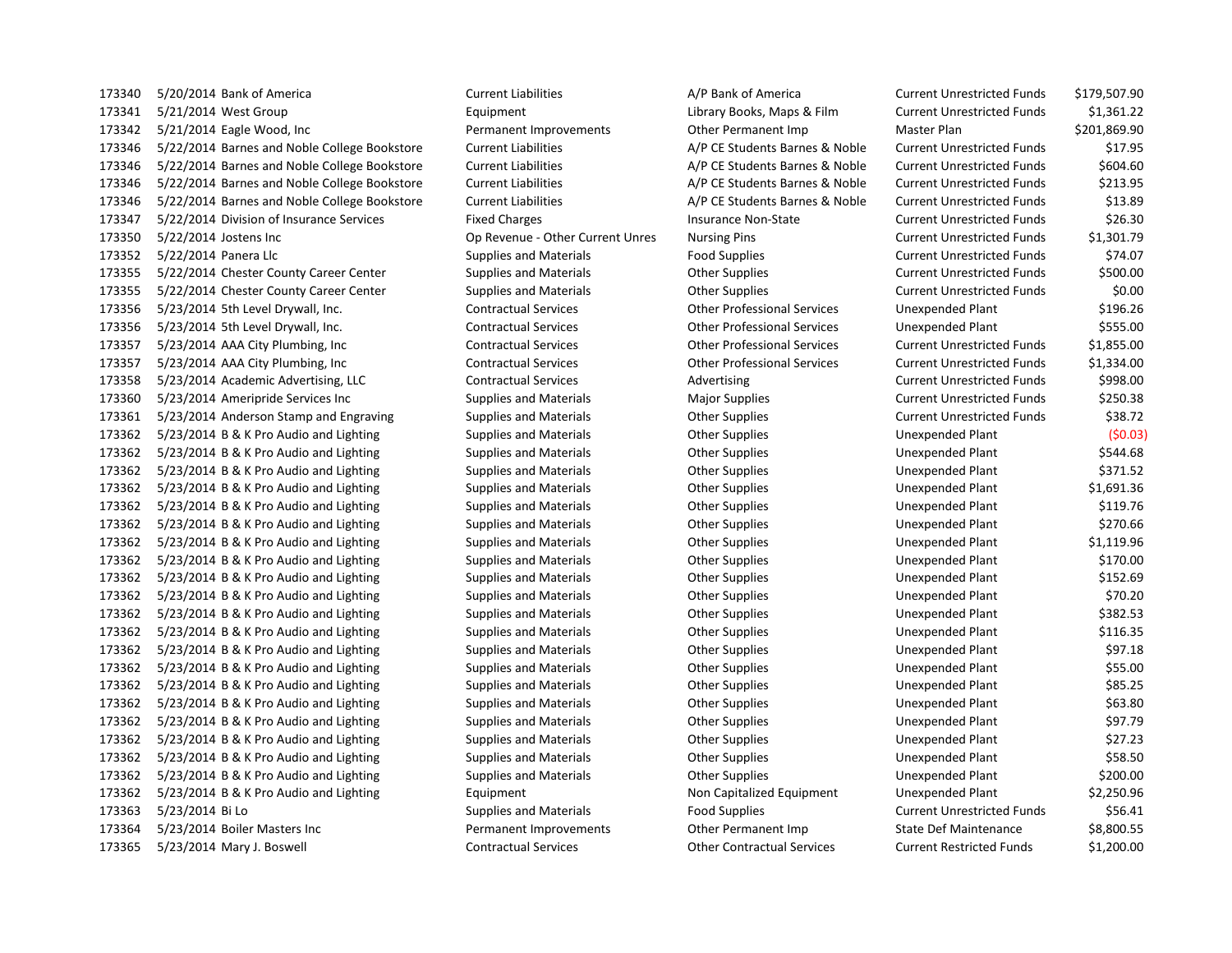173366 5/23/2014 Burgess Sales & Supply Permanent Improvements Other Permanent Imp State Def Maintenance \$441.14 5/23/2014 Burgess Sales & Supply Permanent Improvements Other Permanent Imp State Def Maintenance \$4,082.00 5/23/2014 Burgess Sales & Supply Permanent Improvements Other Permanent Imp State Def Maintenance \$40.00 173366 5/23/2014 Burgess Sales & Supply Permanent Improvements Other Permanent Imp State Def Maintenance \$650.00 5/23/2014 Burgess Sales & Supply Supplies and Materials Other Supplies Current Unrestricted Funds \$15.00 5/23/2014 Burgess Sales & Supply Supplies and Materials Other Supplies Current Unrestricted Funds \$516.00 5/23/2014 Burgess Sales & Supply Supplies and Materials Other Supplies Current Unrestricted Funds \$90.00 5/23/2014 Burgess Sales & Supply Supplies and Materials Other Supplies Current Unrestricted Funds \$270.00 5/23/2014 C C Dickson Contractual Services General Repair Current Unrestricted Funds \$143.40 5/23/2014 C C Dickson Contractual Services General Repair Current Unrestricted Funds \$12.17 5/23/2014 C C Dickson Contractual Services General Repair Current Unrestricted Funds \$123.93 5/23/2014 Career Step Llc Contractual Services Other Professional Services Current Unrestricted Funds \$2,291.90 5/23/2014 Career Step Llc Contractual Services Other Professional Services Current Unrestricted Funds \$10,881.55 5/23/2014 Career Step Llc Contractual Services Other Professional Services Current Unrestricted Funds \$4,583.80 5/23/2014 Caretaker Management Service Inc Contractual Services Other Professional Services Current Unrestricted Funds \$950.00 5/23/2014 Caretaker Management Service Inc Contractual Services Other Professional Services Current Unrestricted Funds \$1,205.00 5/23/2014 City Electric Accounts - Sc Contractual Services General Repair Current Unrestricted Funds \$135.02 5/23/2014 City Electric Accounts - Sc Contractual Services General Repair Current Unrestricted Funds \$231.93 5/23/2014 Clean Windows Unlimited Contractual Services Other Contractual Services Current Unrestricted Funds \$1,475.00 5/23/2014 Clegg's Termite & Pest Control Contractual Services Other Contractual Services Current Unrestricted Funds \$90.00 5/23/2014 Clegg's Termite & Pest Control Contractual Services Other Contractual Services Current Unrestricted Funds \$112.00 5/23/2014 The Compliance Centre Inc Permanent Improvements Fees, Arch, Eng & Other Master Plan \$800.00 5/23/2014 Cox's Rock Hill Inc Contractual Services Other Professional Services Current Unrestricted Funds \$2,280.00 5/23/2014 Cox's Rock Hill Inc Contractual Services Other Professional Services Current Unrestricted Funds (\$245.00) 5/23/2014 Cox's Rock Hill Inc Contractual Services Other Professional Services Current Unrestricted Funds \$410.00 5/23/2014 Data Network Solutions Inc Contractual Services Other Professional Services Unexpended Plant \$3,600.00 5/23/2014 Data Network Solutions Inc Contractual Services Other Contractual Services Current Unrestricted Funds \$307.12 5/23/2014 Data Network Solutions Inc Contractual Services Other Contractual Services Current Unrestricted Funds \$395.12 173377 5/23/2014 Davis & Floyd, Inc. The Communication of Permanent Improvements Reimbursables Master Plan \$305.67 5/23/2014 Davis & Floyd, Inc. Permanent Improvements Fees, Arch, Eng & Other Unexpended Plant \$4,182.00 5/23/2014 Davis & Floyd, Inc. Permanent Improvements Fees, Arch, Eng & Other Master Plan \$1,503.00 5/23/2014 Dell Computer Corporation Supplies and Materials Education Supplies Current Unrestricted Funds \$2,775.00 5/23/2014 Dell Computer Corporation Contractual Services Other Professional Services Current Unrestricted Funds \$2,510.00 5/23/2014 Dell Computer Corporation Contractual Services Other Professional Services Current Unrestricted Funds \$1,400.00 5/23/2014 Dell Computer Corporation Supplies and Materials Education Supplies Current Restricted Funds (\$0.01) 5/23/2014 Dell Computer Corporation Supplies and Materials Education Supplies Current Restricted Funds \$869.68 5/23/2014 Diane Meiller and Associates, Inc. Contractual Services Other Professional Services Current Restricted Funds \$25,000.00 5/23/2014 Education to Go Contractual Services Other Professional Services Current Unrestricted Funds \$585.00 5/23/2014 Ellucian Inc Contractual Services Other Professional Services Current Unrestricted Funds \$28,404.91 5/23/2014 Empire Ceilings and Floors Inc Contractual Services Other Professional Services Unexpended Plant \$1,364.00 5/23/2014 Empire Ceilings and Floors Inc Contractual Services Other Professional Services Unexpended Plant \$510.00 5/23/2014 Empowerment Exchange Contractual Services Other Professional Services Current Restricted Funds \$2,000.00 173384 5/23/2014 Fort Mill B B Q Comp. Supplies and Materials Food Supplies Current Unrestricted Funds \$1,136.00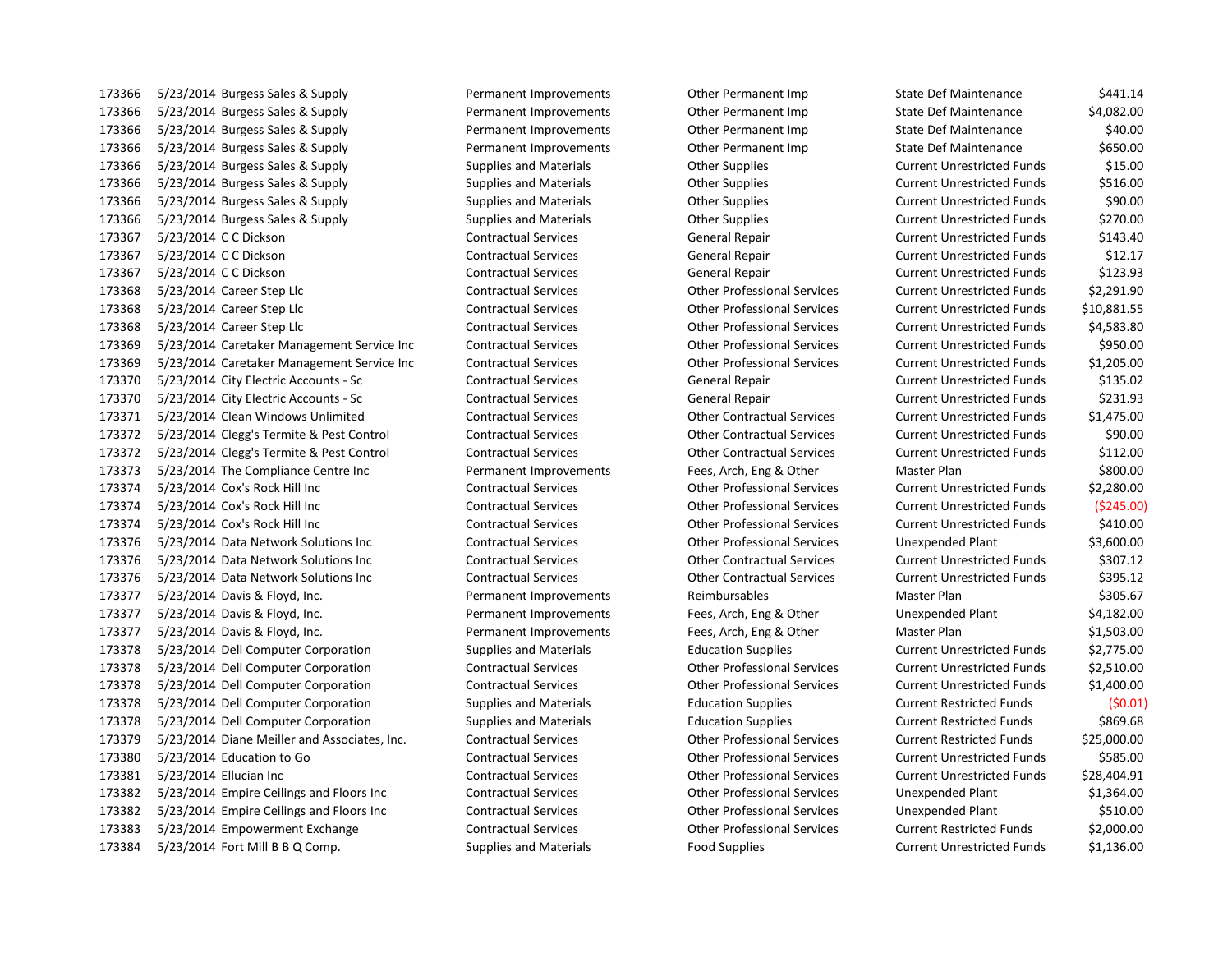5/23/2014 Fortune Academy Inc Contractual Services Other Professional Services Current Unrestricted Funds \$3,540.80 5/23/2014 Fortune Academy Inc Contractual Services Other Professional Services Current Unrestricted Funds \$3,445.00 173386 5/23/2014 Gateway Supply Company Contractual Services General Repair Current Unrestricted Funds \$5.45 5/23/2014 Adrian L. Glover Contractual Services Other Professional Services Current Restricted Funds \$500.00 5/23/2014 Graybar Electric Co Supplies and Materials Other Supplies Current Unrestricted Funds \$2,488.00 5/23/2014 Graybar Electric Co Contractual Services General Repair Current Unrestricted Funds \$6.58 5/23/2014 Graybar Electric Co Contractual Services General Repair Current Unrestricted Funds \$32.39 5/23/2014 Graybar Electric Co Contractual Services General Repair Current Unrestricted Funds \$11.98 173388 5/23/2014 Graybar Electric Co Contractual Services General Repair Current Unrestricted Funds \$61.03 5/23/2014 Graybar Electric Co Contractual Services General Repair Current Unrestricted Funds \$23.07 5/23/2014 Herff Jones Inc Contractual Services Printing Current Unrestricted Funds \$1,040.00 5/23/2014 Herff Jones Inc Contractual Services Printing Current Unrestricted Funds \$764.06 173389 5/23/2014 Herff Jones Inc **Contractual Services** Printing Printing Current Unrestricted Funds 5344.00 5/23/2014 Herff Jones Inc Contractual Services Printing Current Unrestricted Funds \$54.36 5/23/2014 Herff Jones Inc Contractual Services Printing Current Unrestricted Funds \$172.00 5/23/2014 Herff Jones Inc Contractual Services Printing Current Unrestricted Funds \$138.92 5/23/2014 Herff Jones Inc Contractual Services Printing Current Unrestricted Funds \$344.00 173390 5/23/2014 Honey Baked Ham Company Supplies and Materials Food Supplies Current Unrestricted Funds \$100.34 173390 5/23/2014 Honey Baked Ham Company Supplies and Materials Food Supplies Current Unrestricted Funds \$526.49 173390 5/23/2014 Honey Baked Ham Company Supplies and Materials Food Supplies Current Unrestricted Funds \$745.85 5/23/2014 International Business Machines Contractual Services Other Contractual Services Current Unrestricted Funds \$447.55 5/23/2014 Jacksons Kitchen Supplies and Materials Food Supplies Current Unrestricted Funds \$2,968.75 173393 5/23/2014 YTC Employee Supplies and Materials Maintenance Supplies Current Unrestricted Funds \$262.17 5/23/2014 Love Security Services Inc Contractual Services Other Contractual Services Current Unrestricted Funds \$567.00 5/23/2014 Love Security Services Inc Contractual Services Other Contractual Services Current Unrestricted Funds \$448.20 5/23/2014 Love Security Services Inc Contractual Services Other Contractual Services Current Unrestricted Funds \$432.00 5/23/2014 Love Security Services Inc Contractual Services Other Contractual Services Current Unrestricted Funds \$567.00 5/23/2014 Lowes Home Centers Contractual Services General Repair Current Unrestricted Funds \$69.30 5/23/2014 Magna Publications Inc Contractual Services Other Professional Services Current Unrestricted Funds \$1,697.00 5/23/2014 Maze Custom Painting, Llc Contractual Services Other Professional Services Unexpended Plant \$2,725.00 5/23/2014 Maze Custom Painting, Llc Contractual Services Other Professional Services Unexpended Plant \$794.39 5/23/2014 McAlister's Deli Supplies and Materials Food Supplies Current Unrestricted Funds \$3,214.43 173399 5/23/2014 Melanie Rowe Catering Supplies and Materials Food Supplies Food Supplies Current Unrestricted Funds \$567.00 5/23/2014 Merus Refreshment Services Inc Supplies and Materials Food Supplies Current Unrestricted Funds \$264.12 5/23/2014 Palmetto Tire and Service Contractual Services General Repair Current Unrestricted Funds \$299.38 173402 5/23/2014 Panera Llc Supplies and Materials Food Supplies Food Supplies Current Unrestricted Funds \$25.02 5/23/2014 Panera Llc Supplies and Materials Food Supplies Current Unrestricted Funds \$25.02 5/23/2014 Panera Llc Supplies and Materials Food Supplies Current Unrestricted Funds \$73.08 173402 5/23/2014 Panera Llc Supplies and Materials Food Supplies Food Supplies Current Unrestricted Funds \$33.74 5/23/2014 Anthony E. Pelham Contractual Services Other Professional Services Current Restricted Funds \$500.00 5/23/2014 Quality Cleaning Janitor Services, Contractual Services Other Professional Services Current Unrestricted Funds \$395.00 173405 5/23/2014 Rci of Sc Inc Case of Sc Inches Permanent Improvements Reimbursables Master Plan \$52.80 173405 5/23/2014 Rci of Sc Inc Case Communication of Permanent Improvements Reimbursables Master Plan \$240.00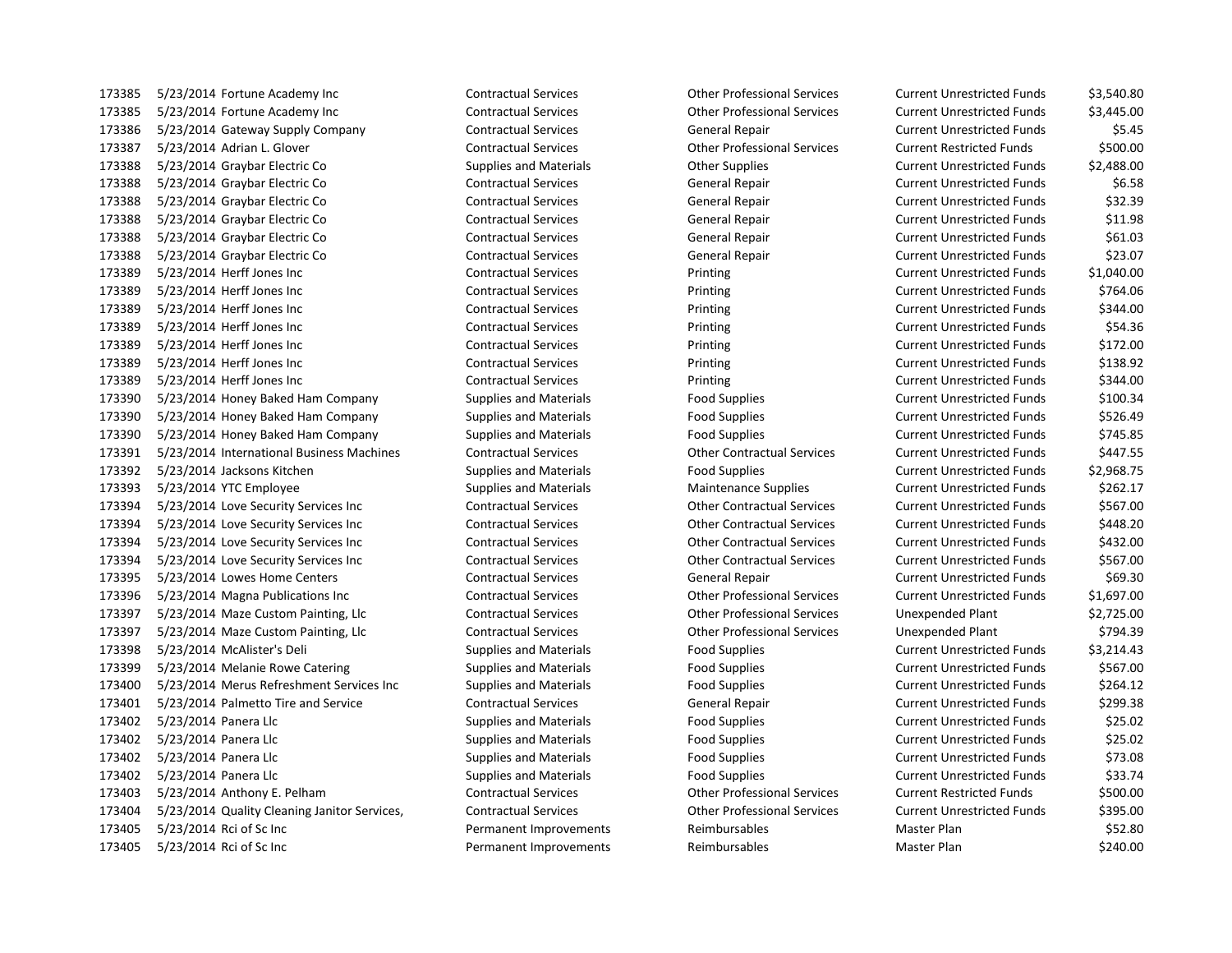173405 5/23/2014 Rci of Sc Inc example and S240.00 Permanent Improvements Fees, Arch, Eng & Other Master Plan \$240.00 173405 5/23/2014 Rci of Sc Inc Case of Sc Inc Permanent Improvements Reimbursables Master Plan \$52.80 5/23/2014 Record Storage Systems Contractual Services Data Processing Serv Current Unrestricted Funds \$137.50 5/23/2014 Saf Technologies Inc Permanent Improvements Other Permanent Imp State Def Maintenance (\$0.40) 173407 5/23/2014 Saf Technologies Inc **Permanent Improvements** Other Permanent Imp State Def Maintenance \$435.00 173407 5/23/2014 Saf Technologies Inc **Permanent Improvements** Other Permanent Imp State Def Maintenance \$1,166.00 5/23/2014 Saf Technologies Inc Permanent Improvements Other Permanent Imp State Def Maintenance \$1,264.00 5/23/2014 Saf Technologies Inc Permanent Improvements Other Permanent Imp State Def Maintenance \$85.94 5/23/2014 SC Manufacturing Extension Partners Contractual Services Other Professional Services Current Unrestricted Funds \$7,737.00 5/23/2014 Southeastern Emergency Equipment Supplies and Materials Major Supplies Current Restricted Funds \$2,240.00 5/23/2014 Staffmark Contractual Services Other Contractual Services Current Unrestricted Funds \$1,149.00 5/23/2014 Staffmark Contractual Services Other Professional Services Current Unrestricted Funds \$509.16 5/23/2014 Staffmark Contractual Services Other Professional Services Current Unrestricted Funds \$515.60 5/23/2014 Staffmark Contractual Services Other Professional Services Current Unrestricted Funds \$257.80 5/23/2014 Stericycle Inc Contractual Services Other Professional Services Current Unrestricted Funds \$137.48 5/23/2014 Stericycle Inc Contractual Services Other Professional Services Current Unrestricted Funds \$80.20 5/23/2014 Stericycle Inc Contractual Services Other Professional Services Current Unrestricted Funds \$11.46 5/23/2014 Strata Information Group Contractual Services Other Professional Services Current Unrestricted Funds \$3,630.00 5/23/2014 Strategic Resource Connection Contractual Services Other Professional Services Current Unrestricted Funds \$2,000.00 5/23/2014 U Save Auto Rental Travel Travel Current Unrestricted Funds \$56.60 5/23/2014 U Save Auto Rental Travel Travel Current Unrestricted Funds \$50.88 5/23/2014 U Save Auto Rental Travel Travel Current Unrestricted Funds \$57.95 5/23/2014 U Save Auto Rental Travel Travel Current Unrestricted Funds \$120.29 5/23/2014 U Save Auto Rental Travel Travel Current Unrestricted Funds \$40.10 5/23/2014 U Save Auto Rental Travel Travel Current Unrestricted Funds \$46.20 5/23/2014 Uni Guard Security Agency Inc Contractual Services Other Contractual Services Current Unrestricted Funds \$256.50 5/23/2014 Unifirst Corporation Contractual Services Other Professional Services Current Unrestricted Funds \$66.56 173417 5/23/2014 United Air Filter Company Supplies and Materials Maintenance Supplies Current Unrestricted Funds \$478.80 173418 5/23/2014 Waste Management of the Carolinas Contractual Services Utilities Utilities Current Unrestricted Funds \$205.35 5/23/2014 Watson Tate Savory Architects Inc Permanent Improvements Fees, Arch, Eng & Other Master Plan \$6,750.00 173419 5/23/2014 Watson Tate Savory Architects Inc Permanent Improvements Reimbursables Master Plan \$209.96 173420 5/23/2014 West Group **Equipment** Equipment Library Books, Maps & Film Current Unrestricted Funds \$496.44 5/23/2014 Youvisit Llc Contractual Services Advertising Current Unrestricted Funds \$1,526.00 5/23/2014 Andrew Jackson High School Contractual Services Other Professional Services Current Restricted Funds \$334.00 5/23/2014 Boykin and Davis Llc Contractual Services Legal Services Current Unrestricted Funds \$585.20 5/23/2014 Chester County School District Contractual Services Other Professional Services Current Restricted Funds \$206.11 5/23/2014 Fort Mill High School Contractual Services Other Professional Services Current Restricted Funds \$118.00 173427 5/23/2014 Iaclea **Fixed Charges** Fixed Charges Dues & Membership Fees Current Unrestricted Funds \$150.00 5/23/2014 Natl College Testing Associaton Travel Out of State Registration Fees Current Unrestricted Funds \$200.00 5/23/2014 Rock Hill School District Three Contractual Services Other Professional Services Current Restricted Funds \$122.58 5/23/2014 S C Law Enforcement Officers' Assoc Fixed Charges Dues & Membership Fees Current Unrestricted Funds \$30.00 5/28/2014 Reserve Account Supplies and Materials Postage Current Unrestricted Funds \$6,000.00 5/30/2014 Peoples First Insurance Contractual Services Other Professional Services Current Unrestricted Funds \$2,047.54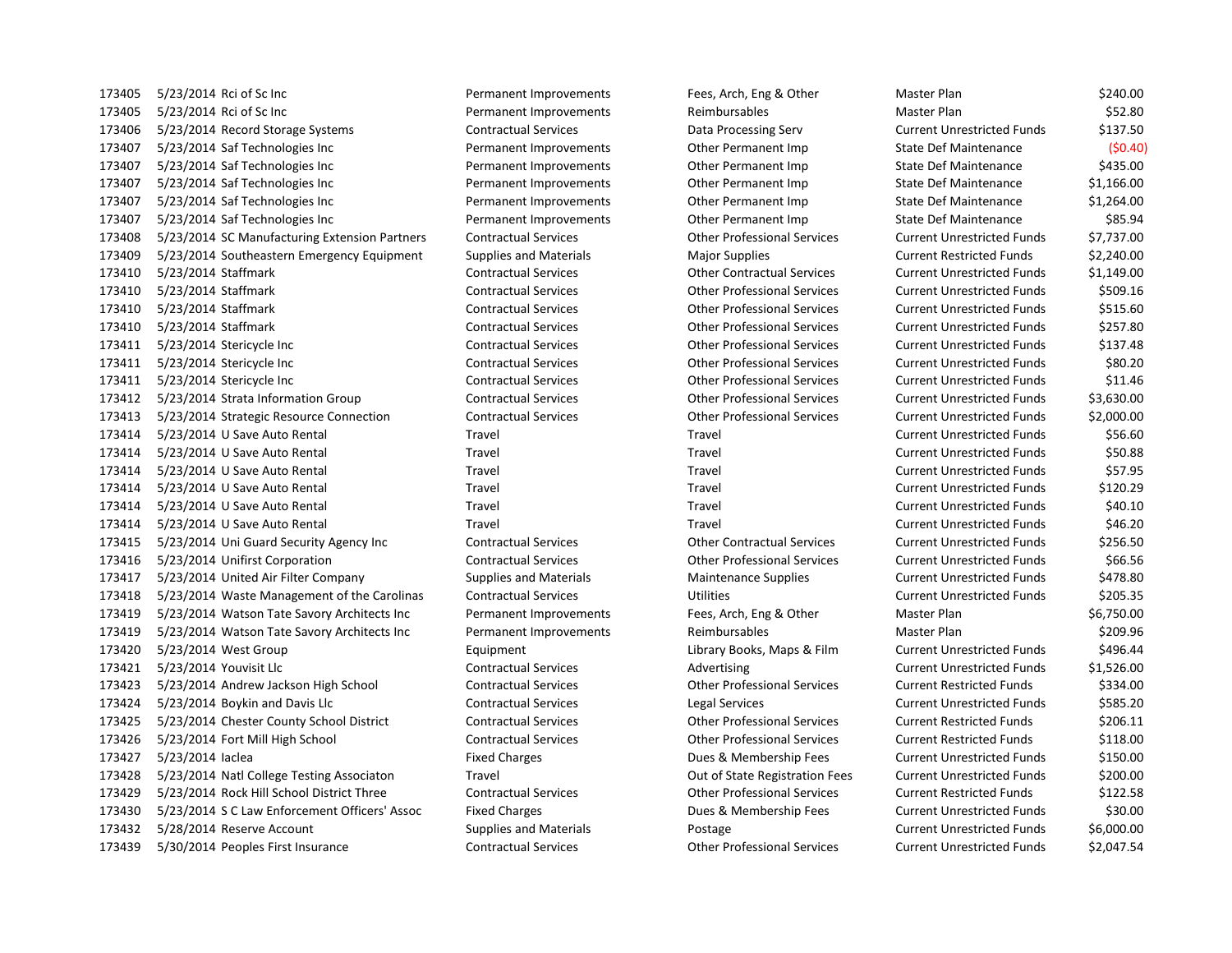| 173440   | 5/30/2014 Award Company of America            | <b>Supplies and Materials</b> | <b>Other Supplies</b>                | <b>Current Unrestricted Funds</b> | \$60.45    |
|----------|-----------------------------------------------|-------------------------------|--------------------------------------|-----------------------------------|------------|
| 173441   | 5/30/2014 Community College Business Officers | <b>Fixed Charges</b>          | Dues & Membership Fees               | <b>Current Unrestricted Funds</b> | \$410.00   |
| 173442   | 5/30/2014 Herald Publishing                   | <b>Supplies and Materials</b> | <b>Other Supplies</b>                | <b>Current Unrestricted Funds</b> | \$184.60   |
| 173444   | 5/30/2014 Surveillance, Resources, and Invest | <b>Supplies and Materials</b> | <b>Education Supplies</b>            | <b>Current Unrestricted Funds</b> | \$109.00   |
| 173445   | 5/30/2014 U.S. Postal Service                 | <b>Supplies and Materials</b> | Postage                              | <b>Current Unrestricted Funds</b> | \$220.00   |
| E0005716 | 5/2/2014 YTC Employee                         | Travel                        | In State Priv Auto                   | <b>Current Unrestricted Funds</b> | \$180.40   |
| E0005717 | 5/2/2014 YTC Employee                         | Travel                        | In State Priv Auto                   | <b>Current Unrestricted Funds</b> | \$45.93    |
| E0005718 | 5/2/2014 YTC Employee                         | Travel                        | Out of State Meals                   | <b>Current Unrestricted Funds</b> | \$80.00    |
| E0005719 | 5/2/2014 YTC Employee                         | Travel                        | In State Priv Auto                   | <b>Current Unrestricted Funds</b> | \$9.36     |
| E0005720 | 5/8/2014 YTC Employee                         | Travel                        | In State Priv Auto                   | <b>Current Unrestricted Funds</b> | \$71.79    |
| E0005721 | 5/8/2014 YTC Employee                         | Travel                        | In State Priv Auto                   | <b>Current Unrestricted Funds</b> | \$68.32    |
| E0005722 | 5/8/2014 YTC Employee                         | Travel                        | In State Priv Auto                   | <b>Current Unrestricted Funds</b> | \$24.64    |
| E0005723 | 5/8/2014 YTC Employee                         | Travel                        | In State Priv Auto                   | <b>Current Unrestricted Funds</b> | \$165.56   |
| E0005724 | 5/8/2014 YTC Employee                         | Travel                        | In State Priv Auto                   | <b>Current Unrestricted Funds</b> | \$56.44    |
| E0005725 | 5/8/2014 YTC Employee                         | Travel                        | In State Priv Auto                   | <b>Current Unrestricted Funds</b> | \$20.16    |
| E0005726 | 5/8/2014 YTC Employee                         | Travel                        | In State Priv Auto                   | <b>Current Unrestricted Funds</b> | \$23.63    |
| E0005727 | 5/8/2014 YTC Employee                         | Travel                        | In State Priv Auto                   | <b>Current Unrestricted Funds</b> | \$208.32   |
| E0005727 | 5/8/2014 YTC Employee                         | Travel                        | Non Deductible Meals                 | <b>Current Unrestricted Funds</b> | \$5.73     |
| E0005728 | 5/8/2014 YTC Employee                         | Travel                        | In State Priv Auto                   | <b>Current Unrestricted Funds</b> | \$80.06    |
| E0005729 | 5/8/2014 YTC Employee                         | Travel                        | In State Priv Auto                   | <b>Current Unrestricted Funds</b> | \$78.87    |
| E0005730 | 5/8/2014 YTC Employee                         | Travel                        | In State Priv Auto                   | <b>Current Unrestricted Funds</b> | \$73.92    |
| E0005731 | 5/8/2014 YTC Employee                         | Travel                        | Out of State Meals                   | <b>Current Unrestricted Funds</b> | \$80.00    |
| E0005732 | 5/13/2014 YTC Employee                        | <b>Contractual Services</b>   | <b>Education &amp; Training Serv</b> | <b>Current Unrestricted Funds</b> | \$1,626.00 |
| E0005733 | 5/13/2014 YTC Employee                        | Travel                        | In State Priv Auto                   | <b>Current Unrestricted Funds</b> | \$108.86   |
| E0005734 | 5/13/2014 YTC Employee                        | Travel                        | In State Priv Auto                   | <b>Current Unrestricted Funds</b> | \$89.37    |
| E0005735 | 5/13/2014 YTC Employee                        | Travel                        | In State Priv Auto                   | <b>Current Unrestricted Funds</b> | \$689.94   |
| E0005736 | 5/13/2014 YTC Employee                        | Travel                        | In State Priv Auto                   | <b>Current Unrestricted Funds</b> | \$23.40    |
| E0005737 | 5/13/2014 YTC Employee                        | Travel                        | In State Priv Auto                   | <b>Current Unrestricted Funds</b> | \$78.99    |
| E0005738 | 5/13/2014 YTC Employee                        | Travel                        | In State Priv Auto                   | <b>Current Unrestricted Funds</b> | \$24.19    |
| E0005739 | 5/13/2014 YTC Employee                        | Travel                        | In State Priv Auto                   | <b>Current Unrestricted Funds</b> | \$287.13   |
| E0005740 | 5/13/2014 YTC Employee                        | Travel                        | In State Priv Auto                   | <b>Current Unrestricted Funds</b> | \$163.44   |
| E0005741 | 5/13/2014 YTC Employee                        | Travel                        | In State Priv Auto                   | <b>Current Unrestricted Funds</b> | \$56.90    |
| E0005742 | 5/13/2014 YTC Employee                        | Travel                        | In State Priv Auto                   | <b>Current Unrestricted Funds</b> | \$228.12   |
| E0005742 | 5/13/2014 YTC Employee                        | Travel                        | Out of State Priv Auto               | <b>Current Unrestricted Funds</b> | \$31.64    |
| E0005745 | 5/14/2014 YTC Employee                        | Travel                        | In State Priv Auto                   | <b>Current Unrestricted Funds</b> | \$115.91   |
| E0005747 | 5/15/2014 YTC Employee                        | Travel                        | In State Priv Auto                   | <b>Current Restricted Funds</b>   | \$79.97    |
| E0005748 | 5/15/2014 YTC Employee                        | Travel                        | In State Meals                       | <b>Current Unrestricted Funds</b> | \$12.00    |
| E0005748 | 5/15/2014 YTC Employee                        | Travel                        | In State Priv Auto                   | <b>Current Unrestricted Funds</b> | \$263.20   |
| E0005749 | 5/15/2014 YTC Employee                        | Travel                        | In State Priv Auto                   | <b>Current Unrestricted Funds</b> | \$22.40    |
| E0005750 | 5/15/2014 YTC Employee                        | Travel                        | In State Priv Auto                   | <b>Current Unrestricted Funds</b> | \$50.40    |
| E0005751 | 5/15/2014 YTC Employee                        | Travel                        | In State Priv Auto                   | <b>Current Unrestricted Funds</b> | \$78.40    |
| E0005751 | 5/15/2014 YTC Employee                        | Travel                        | Non Deductible Meals                 | <b>Current Unrestricted Funds</b> | \$7.00     |
| E0005752 | 5/16/2014 YTC Employee                        | Travel                        | In State Priv Auto                   | <b>Current Unrestricted Funds</b> | \$22.40    |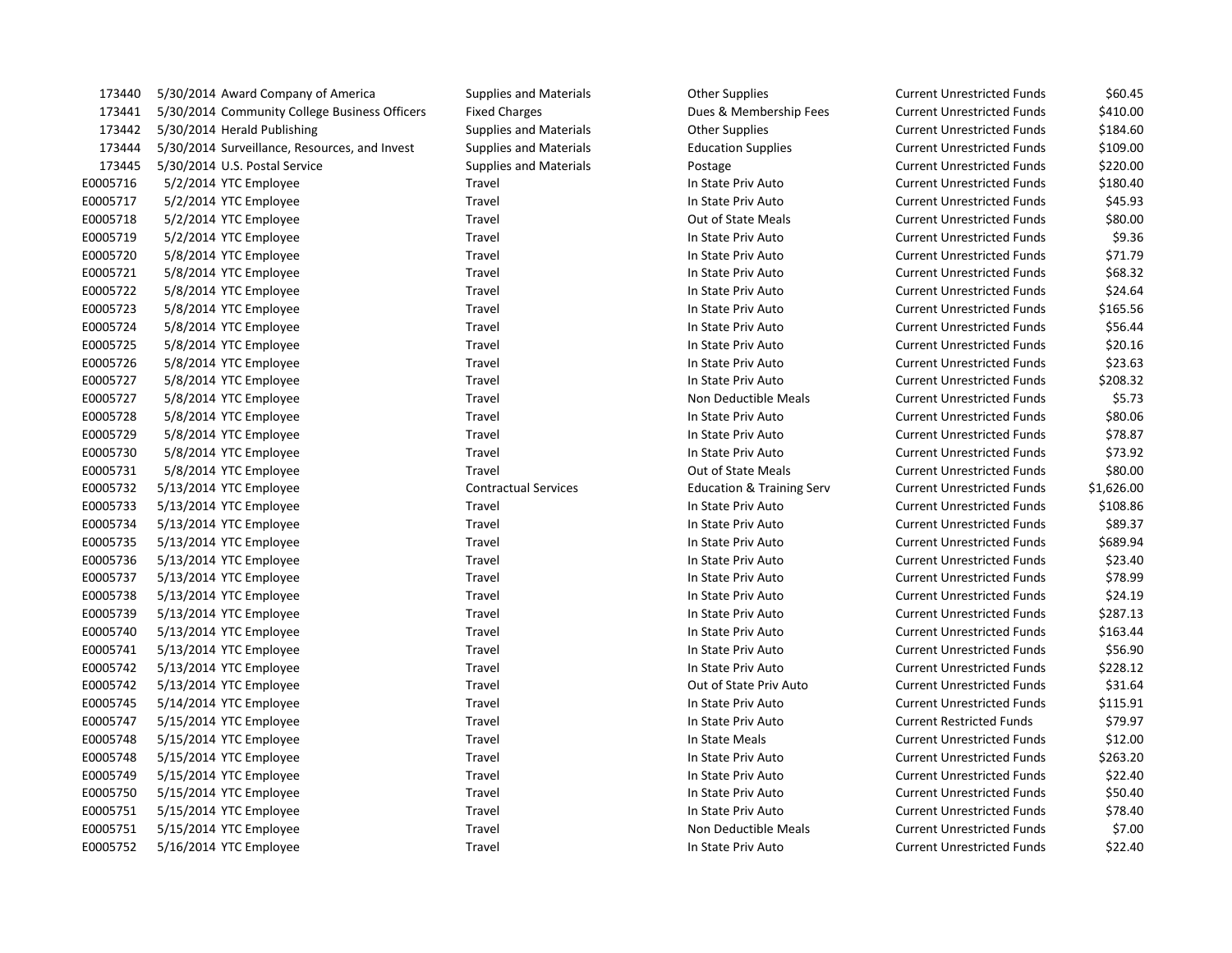| E0005753        | 5/16/2014 YTC Employee |
|-----------------|------------------------|
| E0005754        | 5/16/2014 YTC Employee |
| E0005755        | 5/16/2014 YTC Employee |
| E0005756        | 5/16/2014 YTC Employee |
| E0005757        | 5/16/2014 YTC Employee |
| E0005758        | 5/16/2014 YTC Employee |
| E0005759        | 5/21/2014 YTC Employee |
| E0005760        | 5/21/2014 YTC Employee |
| E0005760        | 5/21/2014 YTC Employee |
| E0005761        | 5/21/2014 YTC Employee |
| E0005762        | 5/21/2014 YTC Employee |
| E0005763        | 5/21/2014 YTC Employee |
| E0005764        | 5/22/2014 YTC Employee |
| E0005764        | 5/22/2014 YTC Employee |
| E0005764        | 5/22/2014 YTC Employee |
| E0005765        | 5/29/2014 YTC Employee |
| E0005766        | 5/29/2014 YTC Employee |
| E0005767        | 5/29/2014 YTC Employee |
| E0005767        | 5/29/2014 YTC Employee |
| E0005768        | 5/29/2014 YTC Employee |
| E0005769        | 5/29/2014 YTC Employee |
| E0005770        | 5/29/2014 YTC Employee |
| E0005771        | 5/29/2014 YTC Employee |
| E0005772        | 5/29/2014 YTC Employee |
| E0005773        | 5/29/2014 YTC Employee |
| E0005773        | 5/29/2014 YTC Employee |
| E0005773        | 5/29/2014 YTC Employee |
| E0005773        | 5/29/2014 YTC Employee |
| E0005773        | 5/29/2014 YTC Employee |
| E0005774        | 5/29/2014 YTC Employee |
| E0005774        | 5/29/2014 YTC Employee |
| E0005775        | 5/29/2014 YTC Employee |
| E0005775        | 5/29/2014 YTC Employee |
| E0005776        | 5/29/2014 YTC Employee |
| E0005777        | 5/29/2014 YTC Employee |
| E0005778        | 5/29/2014 YTC Employee |
| E0005779        | 5/29/2014 YTC Employee |
| E0005779        | 5/29/2014 YTC Employee |
| E0005779        | 5/29/2014 YTC Employee |
| E0005779        | 5/29/2014 YTC Employee |
| E0005779        | 5/29/2014 YTC Employee |
| E0005780        | 5/29/2014 YTC Employee |
| <b>F0005781</b> | 5/30/2014 YTC Employee |

Travel **EXECUTE:** Travel Travel In State Priv Auto Current Unrestricted Funds \$33.43 Entert End of the State Priv Auto Current Unrestricted Funds \$127.20 E0005755 5/16/2014 YTC Employee Travel In State Meals Current Unrestricted Funds \$50.00 Travel **EXECUTE:** Travel In State Priv Auto **Current Unrestricted Funds** \$16.52 E0005757 5/16/2014 YTC Employee Travel In State Priv Auto Current Unrestricted Funds \$48.72 Travel **EXECUTE:** In State Priv Auto **Current Unrestricted Funds** \$144.64 E0005759 Travel Travel Travel In State Priv Auto Current Unrestricted Funds \$14.00 Endel Travel Sensitive Travel In State Priv Auto Current Restricted Funds \$68.32 Endel Travel Sensitive Travel In State Priv Auto Current Restricted Funds \$68.32 Supplies and Materials 682.73 Contractual Services **Education & Training Serv** Current Unrestricted Funds \$4,000.00 Travel **EXECUTE:** Travel Travel In State Priv Auto Current Unrestricted Funds \$256.05 Contractual Services Telephone Telephone Current Restricted Funds \$154.79 E0005764 5/22/2014 YTC Employee Contractual Services Telephone Current Restricted Funds \$154.79 E0005764 5/22/2014 YTC Employee Contractual Services Telephone Current Restricted Funds \$155.24 E00057676161 Travel Cut of State Meals Current Unrestricted Funds \$18.00 E0005766 Travel Travel Strawbors Current Unrestricted Funds Current Unrestricted Funds CDM Strawbors Control Non Deductible Meals Travel **EXECUTE:** Travel Current Unrestricted Funds 527.89 Travel **EXECO FOOT STATE SEXTEE TRAVEL TRAVEL SEE TRAVEL SEE CURRENT SEE SEE CURRENT SEE SEE SEE SEE SEE SEE S** Travel **EXECUTE:** Cut of State Priv Auto Current Unrestricted Funds \$17.30 Travel **EXECUTE:** Cut of State Meals Current Unrestricted Funds \$9.00 Travel Travel Travel In State Misc Travel Exp Current Restricted Funds \$13.10 Contractual Services **Frank Services** Education & Training Serv Current Unrestricted Funds \$1,110.00 Travel **EXECUTE:** In State Priv Auto **Current Restricted Funds** \$174.72 Travel **EXECUTE:** Travel Cut of State Meals Current Unrestricted Funds \$80.00 Travel **EXECUTE:** Travel Cut of State Lodging Current Unrestricted Funds \$681.81 Travel **EXECUTE:** Travel Current Unrestricted Funds \$16.52 Travel **EXECUTE:** Cut of State Air Trans Current Unrestricted Funds \$735.20 Travel **EXECUTE:** Travel Cut of State Other Trans Current Unrestricted Funds \$98.00 Example 10 Travel Travel Travel In State Meals Current Unrestricted Funds \$20.00 Travel **EXECUTE:** Travel Travel State Lodging Current Unrestricted Funds \$89.21 Travel **EXECUTE:** Travel Current Unrestricted Funds \$112.00 Travel **EXECUTE:** Contract Current Unrestricted Funds 516.97 E0005776 5/29/2014 YTC Employee Travel In State Priv Auto Current Unrestricted Funds \$49.28 Travel **EXECUTE:** Travel Current Unrestricted Funds 518.00 E0005778 5/29/2014 YTC Employee Travel In State Priv Auto Current Restricted Funds \$67.20 E0005779 5/29/2014 YTC Employee Travel Out of State Misc Travel Current Unrestricted Funds \$29.00 Travel **EXECUTE:** Cut of State Lodging Current Unrestricted Funds \$139.21 Example 1 2007 579 500000 1 Travel Out of State Meals Current Unrestricted Funds 532.00 Travel **EXECUTE:** Travel Cut of State Priv Auto Current Unrestricted Funds \$16.52 Travel **EXECUTE:** Travel Cut of State Other Trans Current Unrestricted Funds \$30.00 Endel Travel Travel Travel In State Priv Auto Current Unrestricted Funds \$29.23 E0005781 5/30/2014 YTC Employee Travel Travel Travel Non Deductible Meals Current Unrestricted Funds \$7.00